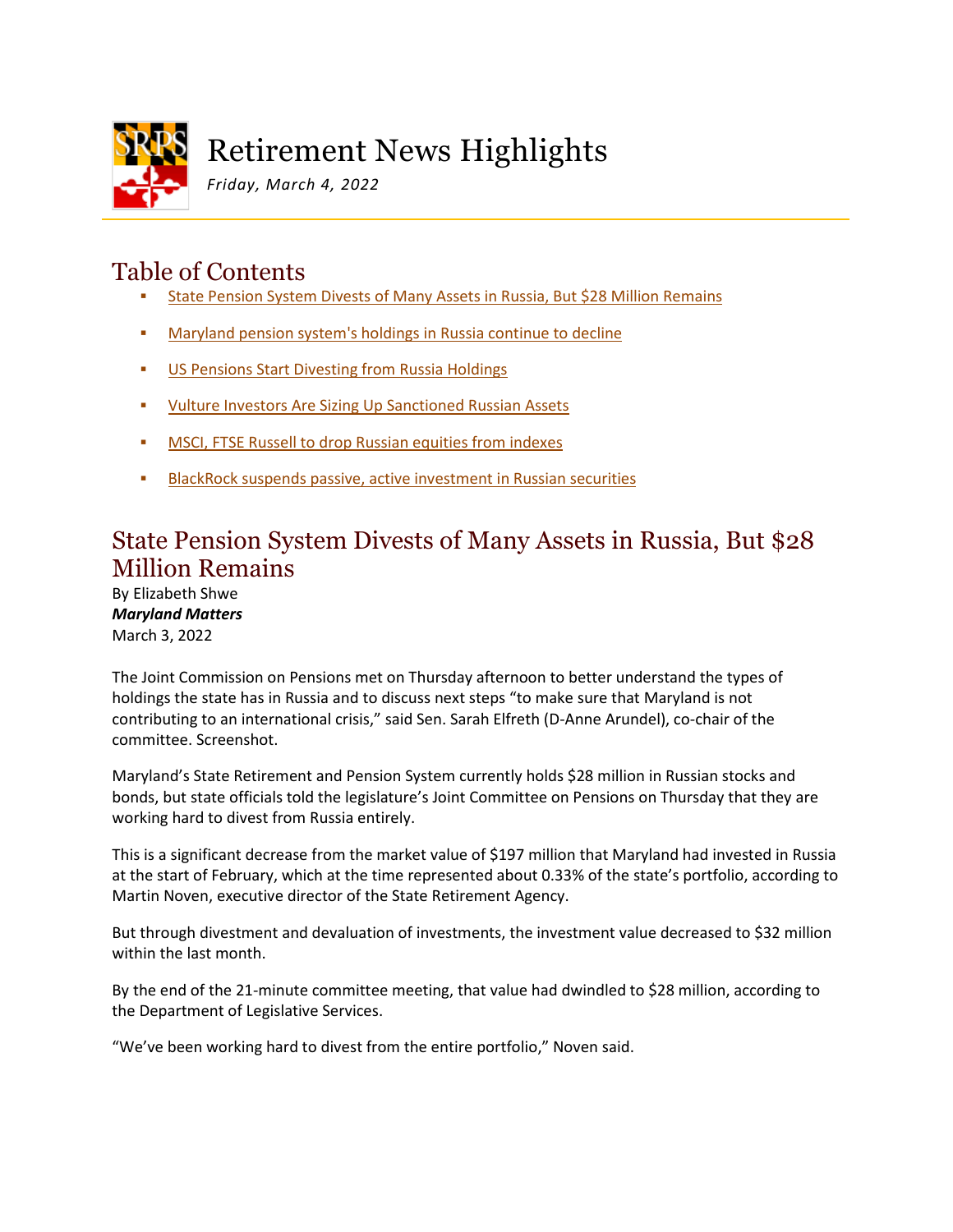Since Russia launched a military invasion in Ukraine last week, numerous state governments, including California, Colorado, New York and Ohio, have started pulling investments from Russian companies to condemn the country for invading another sovereign nation.

Although divestments imposed by U.S. states pale in comparison to national sanctions, such actions from state leaders offer a signal of solidarity with Ukraine.

The Joint Committee on Pensions met briefly Thursday afternoon, before regularly scheduled committee meetings, to better understand the state's holdings in Russia and to discuss next steps "to make sure that Maryland is not contributing to an international crisis," said Sen. Sarah K. Elfreth (D-Anne Arundel), a co-chair of the committee.

"It's hard to remember or recall a time when the world's financial markets have acted so quickly…to condemn this unprovoked invasion," said Del. Brooke E. Lierman (D-Baltimore City), the other committee co-chair.

Before the meeting, Gov. Lawrence J. Hogan Jr. (R) and Comptroller Peter V.R. Franchot (D) had called on the state's pension system to divest from Russian entities. Franchot is one of 10 Democratic candidates for governor and is the chair of the pension system's board of trustees.

Of the \$35 million of assets the state has in Russia, Maryland directly owns \$7 million, according to Noven. This includes \$600,000 in companies that have been sanctioned, which the pension system is trying to divest from, its spokesman Michael Golden said.

Maryland's pension system invests in companies that have relationships with companies in Russia, said Andrew C. Palmer, chief investment officer for the system. But the pension system is only divesting from companies that are headquartered or operating directly in Russia, as opposed to companies that are also engaging with Russia, he said.

Sen. James C. Rosapepe (D-Prince George's), a former U.S. ambassador to Romania, asked why the scope of companies targeted for divestment was so narrow.

Palmer said that taking wider action "might not be fiduciarily prudent" because "such a large part of our portfolio would be impacted by such a restriction." He also said that focusing only on companies operating in Russia aligns with the federal government, which has not precluded private companies from transacting with Russia.

Del. Kirill Reznik (D-Montgomery), who is Ukrainian-American, also said that not divesting from companies engaging with Russia is "a little problematic" because "that's where they're getting most of their revenue from."

This is not the first time the state has dumped its investments in foreign countries. In 2008, the Maryland General Assembly passed the Divestiture from Iran and Sudan Act, which required the state pension system to divest from companies doing business in Iran or Sudan.

Noven said legislation directing the state's pension system to divest from Russia would be helpful because "we want [our investors] to be colorblind when it comes to these types of policy issues and just focus on making returns" and instead have a clear directive. He said that the system invites legislation only during "exceptional situations," such as in 2008 and now.

Only the legislature can require the pension system to divest from assets in Russia, Elfreth said.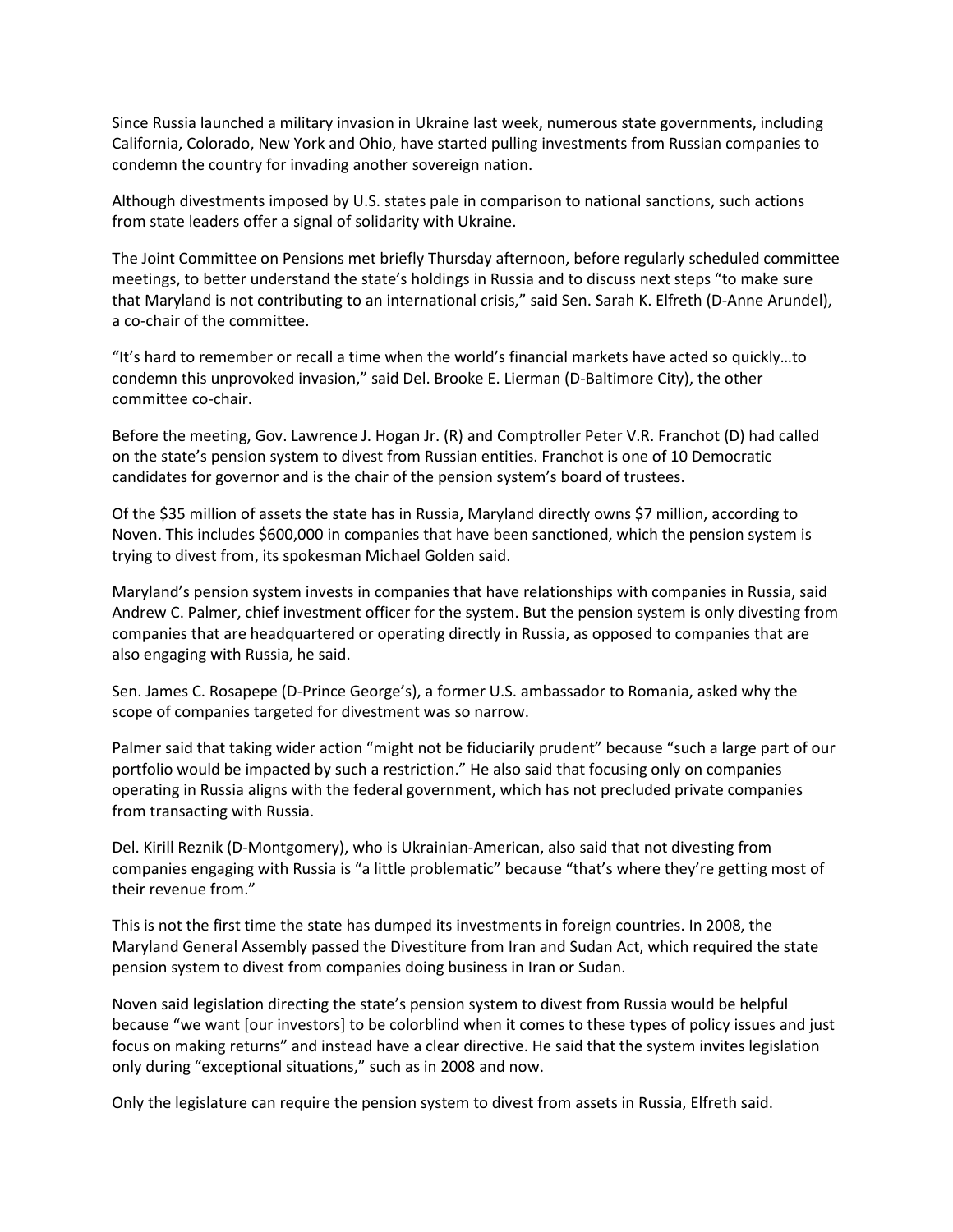The U.S. government has already imposed several rounds of sanctions, including prohibiting Russia's central bank from making transactions in U.S. dollars. On Wednesday, the U.S. Justice Department announced a task force to target Russian oligarchs who have aided President Vladimir V. Putin in his invasion of Ukraine.

Back to top

## <span id="page-2-0"></span>Maryland pension system's holdings in Russia continue to decline

By Holden Wilen *Baltimore Business Journal* March 3, 2022

The amount of Russian investments held by Maryland's pension fund has dwindled down to \$32 million due to a combination of divestment and devaluation from sanctions levied by the U.S. and other countries on Russia following President Vladimir Putin's invasion of Ukraine.

Officials from the Maryland State Retirement and Pension System provided an update on the \$69.3 billion fund's holdings during a briefing with the General Assembly's Joint Committee on Pensions on Thursday. The briefing came as the pension system faces calls from Comptroller Peter Franchot and Gov. Larry Hogan to divest completely from Russian entities.

State Del. Brooke Lierman and state Sen. Sarah Elfrefth, who co-chair the committee, said the purpose of the hearing was so lawmakers could ensure they protect the sustainability of the pension system while also making sure Maryland is not contributing to an international crisis.

Maryland's pension fund had \$197 million in assets in Russian securities as of Feb. 18. By Feb. 24, when Russia began its assault on Ukraine, the value of the Russian portfolio had declined to \$96 million. At the current level of \$32 million, the Russian portfolio has declined 84%.

About \$7 million of the current assets invested in Russia are actively managed by Maryland in accounts the state controls, Executive Director Martin Novens said during the briefing. The remainder of the assets are in mutual funds. About \$600,000 is invested in sanctioned companies, he said.

"We've been working hard to divest from the entire portfolio," Novens said. "As we're looking at our investments, we were able to get ahead of the market...by doing some investment activity before the invasion occurred."

The state previously divested assets from Sudan and Iran. Novens said legislation enacted by the General Assembly helped facilitate those divestments.

Novens said the pension system does not typically invite investment-related legislation but it could be helpful in this case because the agency wants its fund managers to be able to act objectively and solely focus on generating positive returns. He said fund managers should not be making investment decisions based on their feelings about certain countries, products or services.

"We don't want them to be making different decisions based on policy considerations, as a rule," Novens said. "When it came to Iran and Sudan, it was helpful, and it is helpful right now. We want [our managers] to be technicians. We want them to be color-blind when it comes to these types of policy issues and just focus on getting returns."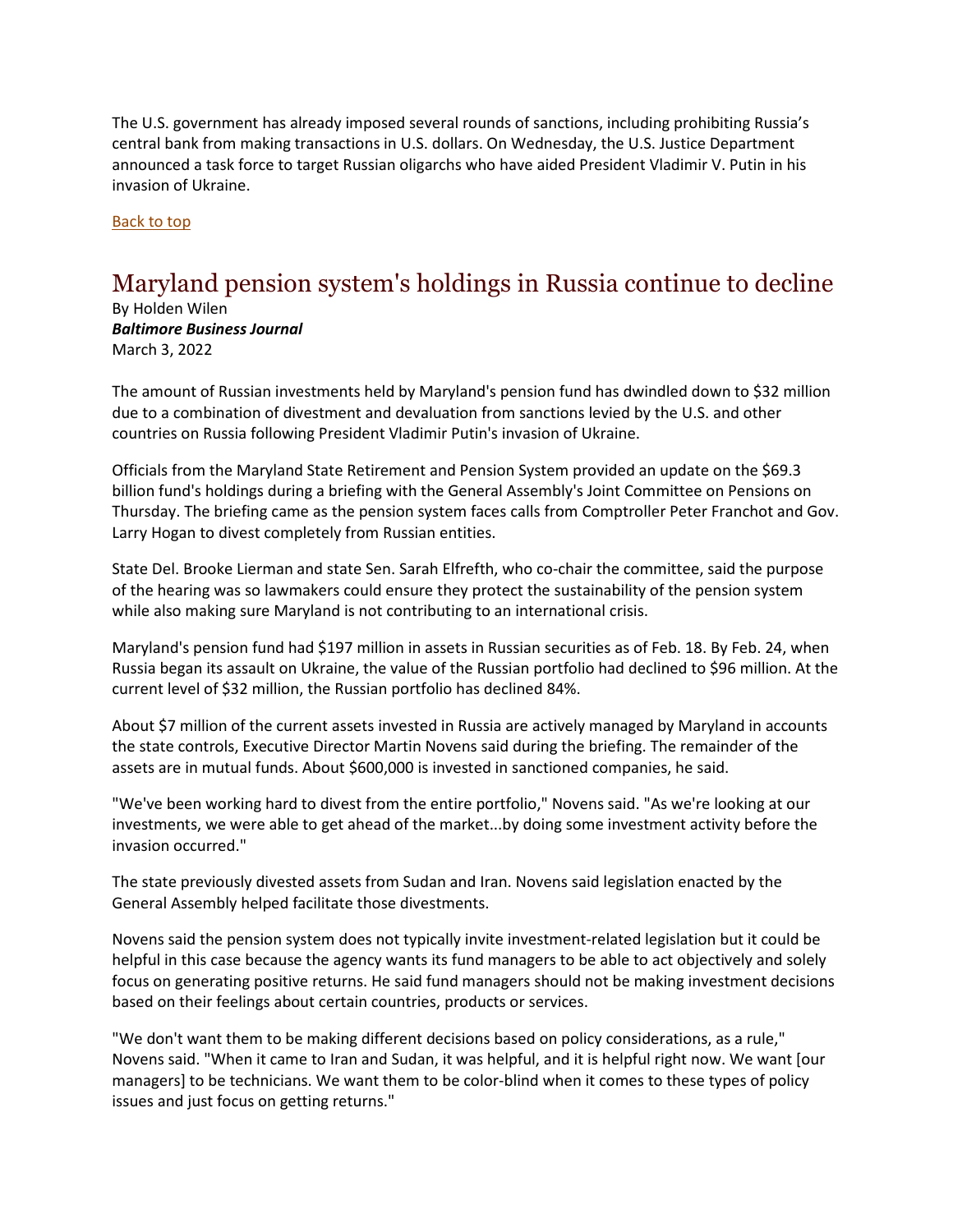So far, pension system officials have only looked at how much the state has invested in Russian companies. State Sen. Jim Rosapepe questioned why the system has taken a narrow view and not considered its investments in companies like BP that do business in Russia, or in other entities like hedge funds that may invest in Russia and take advantage of opportunities to make money off of bad debt.

Chief Investment Officer Andy Palmer said the pension system followed the federal government's approach and noted that data is readily available about which companies are located in Russia. Making determinations about indirect investments in Russia is more complicated and "not fiduciarily [sic] prudent," he said.

"There's so many companies and such a large part of our portfolio would be impacted by such a restriction," Palmer said.

No decisions were made during the briefing. Lierman noted the pension system's desire for legislation and said it is the duty of lawmakers to "ensure retirees' pension investments are safe now and in the future."

Back to top

#### US Pensions Start Divesting from Russia Holdings

By Justin Mitchell *FUNDfire* March 4, 2022

A growing list of U.S. pensions are taking active steps to divest from Russian assets in the wake of President Vladimir Putin's escalating invasion of neighboring Ukraine, but they face obstacles to offloading some investments.

More state leaders are urging pensions to shed the investments, and several fund boards have already held meetings to evaluate holdings and vote on divestment. A few funds have already started selling Russian holdings. But institutional investors also confront challenges getting rid of some Russian assets, ranging from steeply declining prices and a dearth of interested buyers, to operational barriers after Russian banks were cut off from the Swift payment network and several European settlement houses decided to stop settling Russian securities, as reported.

On Thursday, the Pennsylvania Public School Employees' Retirement System's board voted unanimously to divest from all of its investments in Russia as well as neighboring Belarus.

The resolution empowered interim Chief Investment Officer Bob Devine to divest from both countries "as expeditiously as possible." The resolution also called for no future investments in either country to be brought before the board.

"Divesting from Russian investments is important so that we demonstrate our support of Ukraine, and protect our Pennsylvania taxpayers," said State Treasurer Stacy Garrity, a Republican. Earlier Thursday, Governor Tom Wolf, a Democrat, sent letters to PSERS and the state employees' pension urging them to divest.

Missouri's state employees pension board also held a special meeting Thursday and decided to cease investments in Russian assets and divest from any it already holds. This came three days after State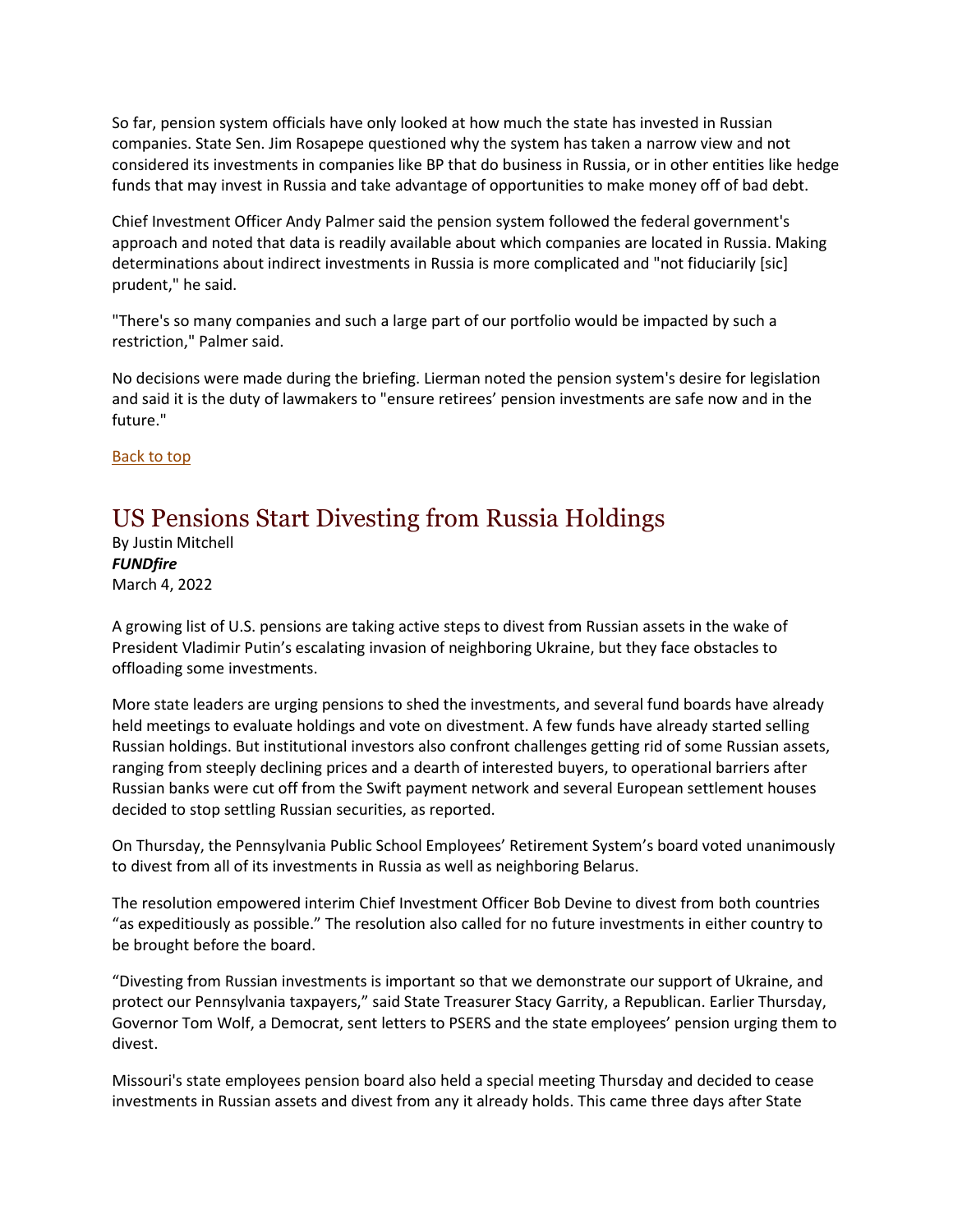Treasurer Scott Fitzpatrick sent a letter to the executive director requesting the meeting and calling for divestment.

As of March 1, the pension had about \$9 million of exposure to Russian assets in its \$13.3 billion portfolio, a spokesperson said.

Oregon Treasurer Tobias Read announced Thursday that his staff would work with federal authorities to dispose of any assets in sanctioned Russian companies or government entities "consistent with our legal and fiduciary responsibilities."

Rhode Island's State Investment Commission on Tuesday approved a proposal from Treasurer Seth Magaziner to "authorize liquidation" of the state's Russian holdings. Those holdings made up about 0.3% of its total assets, according to a press release. As of Jan. 31, the state pension fund's market value was about \$10.5 billion, according to Magaziner's website.

The \$319 billion California State Teachers' Retirement System had \$171.5 million in Russia exposure on Feb. 28, down from \$468 million on Feb. 23. The decrease came from both selling assets and the decreasing prices of those assets broadly, a spokesperson said.

The pension is "following developments" and working closely with Governor Gavin Newsom, the system said in an email, who earlier this week called for the state's pension funds to sell more than \$1.5 billion in Russia holdings, according to the Sacramento Bee.

In a presentation to the board, Chief Investment Officer Scott Anderson stressed that the situation was constantly changing.

"This event is driving a very fluid, illiquid, uncertain market," he said.

North Dakota had an estimated \$10 million in exposure to Russian entities, out of about \$19 billion in total assets, Anderson said, making up about 0.05% of its portfolio. In a press release earlier this week, the office of North Dakota Governor Doug Burgum said the pension's Russian assets included a \$500,000 bond originally issued by Russia but purchased on the secondaries market and a \$914,000 investment in Gaz Capital, which is half-owned by the Russian government.

North Dakota also had Russian exposure through several of its third-party managers, including ArrowStreet, Dimensional Fund Advisors, Vanguard, LSV Asset Management, Prudential Global Investment Management and Western Asset Management Company. Its exposure included commingled equity funds, as well as equity and fixed income separately managed accounts.

"Most institutional pension plans or even endowments have some exposure to emerging markets, and as a result likely some exposure to Russian entities," Anderson said.

But, factors like MSCI's decision to cut Russia from its emerging markets indices as of March 9 are likely to change that, he said, because it will mean that most passive managers will no longer have Russian securities in their portfolios.

Co-mingled funds are more difficult to exit from, but so far staff has shown "phenomenal speed to identify and reduce" holdings, Lieutenant Governor Brent Sanford, who is also the board chairman of the North Dakota investment board, later said. "I hope that people are seeing that the answer is … no more new investments in Russia, and an absolute plan for exiting the investments with Russian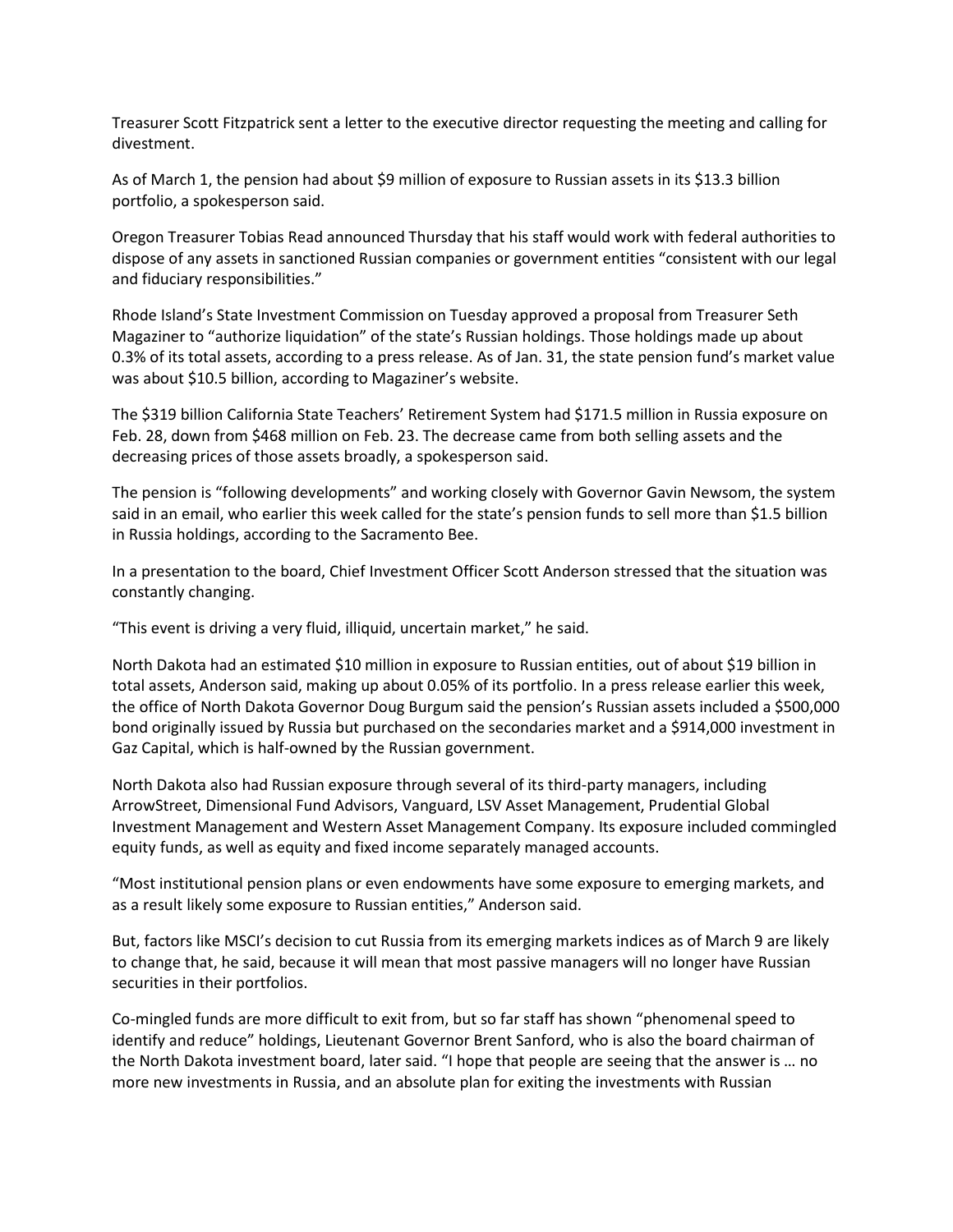connection," he said. "I know we end up getting bogged down in the semantics of how we actually do this, and it's a long, orderly process… but that is the intent."

New York State Comptroller Thomas DiNapoli, who oversees the \$279.7 billion New York State Common Retirement Fund, the country's third-largest pension, earlier this week directed his staff to prohibit further investments in Russian companies and review its current investments. He urged the pension's managers to do the same. As of Tuesday, the fund estimated it had \$110.8 million in public equity investments in Russian companies, which includes direct investments and co-mingled funds.

Back to top

#### <span id="page-5-0"></span>Vulture Investors Are Sizing Up Sanctioned Russian Assets

By Joe Morris *FUNDfire* March 4, 2022

Opportunistic investors including private equity firm HIG Capital are shopping for Russian assets at deep discounts from international sanctions, Bloomberg reports.

Miami-based HIG as well as London's Optimus Capital, which advises for wealthy individuals and family offices, are among the firms to have expressed interest in such assets, according to an unnamed Bloomberg source said to have knowledge of the matter.

Sanctions enacted by the U.S. and Europe, as well as Moscow's own stock market closure and ban on securities sales owned by foreign investors, have rendered Russian securities effectively untradable. Now, rapidly escalating restrictions by Western governments are threatening the less-liquid assets of superrich Russians, including real estate holdings, jets and yachts.

"We're coming for your yacht. We're coming for your jet. We're coming for your ledger. That's the key message," said Deputy Attorney General Lisa Monaco in a Wednesday interview with Bloomberg.

French customs officials this week blocked a superyacht owned by Igor Sechin, CEO of Russian energy company Rosneft, from leaving port. The U.S. Justice Department, meanwhile, announced the formation of a "KleptoCapture" interagency task force to enforce sanctions against "corrupt Russian oligarchs."

On Thursday, the White House announced yet another round of sanctions targeting individual Russian oligarchs and government officials.

The intensifying pressure is quickly rippling through a market long favored by Russia's superrich: premium London real estate, Bloomberg reports.

Some Russian owners of such properties are encountering difficulty refinancing mortgages, forcing them to consider selling off the assets, according to a Bloomberg source said to be familiar with the matter.

Among the highest-profile Russian-held assets, the U.K.'s Chelsea Football Club, is also headed for the block, Bloomberg reports. Billionaire owner Roman Abramovich confirmed this week that he would sell the team and direct the proceeds to a charitable foundation to benefit victims of the Ukraine war.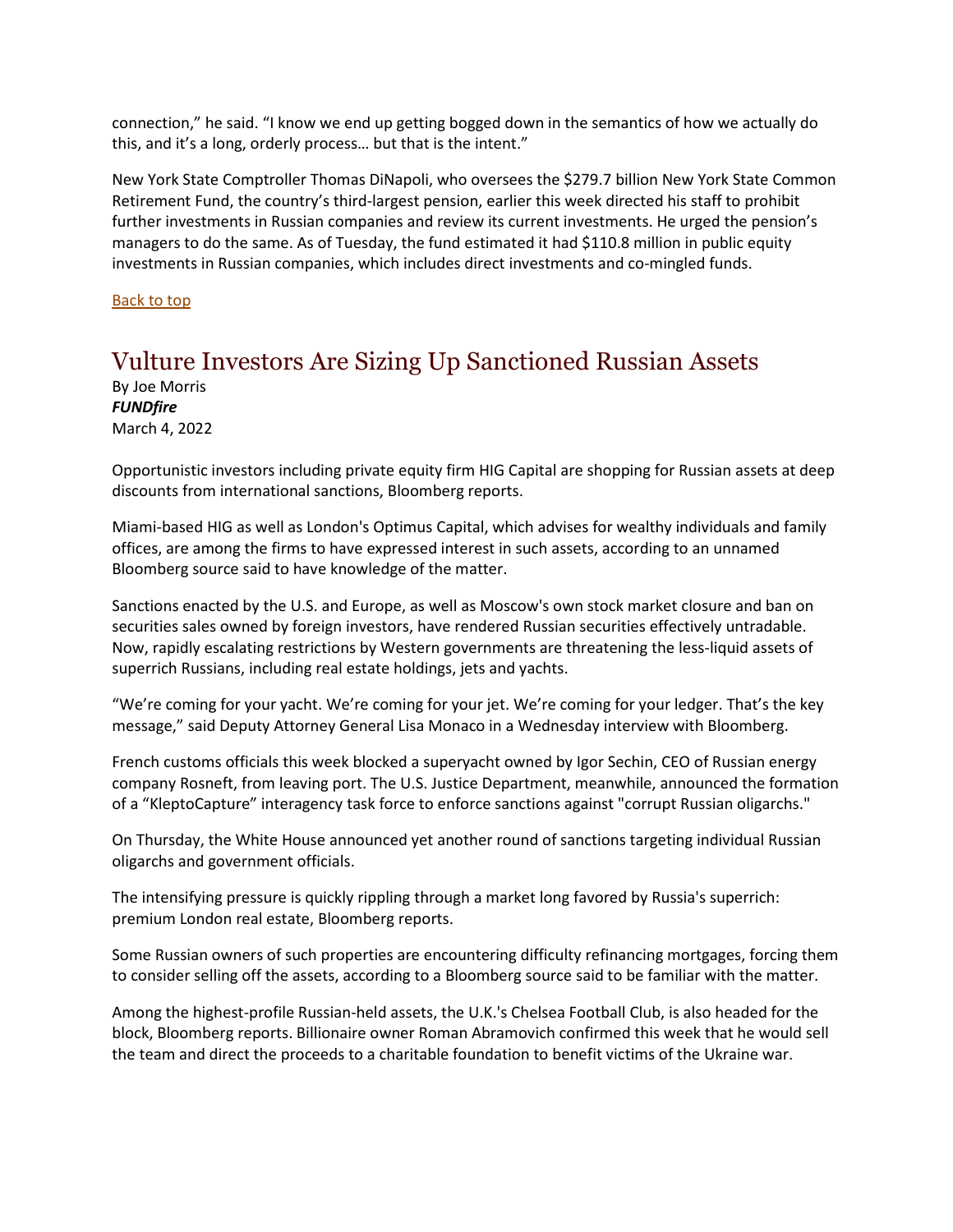"This has been an incredibly difficult decision to make, and it pains me to part with the club in this manner," Abramovich said in a statement.

Back to top

#### MSCI, FTSE Russell to drop Russian equities from indexes

By Douglas Appell *Pensions & Investments* March 3, 2022

Benchmark index providers MSCI and FTSE Russell said they'll drop Russian stocks from their equity indexes next week, after Western sanctions in the wake of Russia's Feb. 24 invasion of Ukraine and recent moves by the country's central bank have made trading in that market prohibitively difficult.

In addition, trading in 28 depositary receipts for Russian companies has been suspended on the London Stock Exchange, Chief Executive Officer David Schwimmer said in an interview with Bloomberg Television on Thursday.

MSCI, following consultations with institutional investors, said access to Russia's market no longer meets the minimum requirements needed for the country to retain its emerging markets status in MSCI's indexes.

As of the close of trading on March 9, MSCI Russia indexes will be "reclassified from emerging markets to stand-alone markets status," according to an MSCI news release. Likewise, FTSE Russell announced that effective March 7, "Russia will be deleted from all FTSE Russell Equity Indexes."

The FTSE Russell decision followed meetings with its policy advisory board and equity country classification advisory committee about the impact of escalating sanctions as well as "the decision by the Central Bank of Russia to temporarily suspend trading on the Moscow Exchange and prohibit nonresident investors from executing security sales."

See more of P&I's coverage of the war in Ukraine

Those moves effectively simplified the way forward for asset owners — such as New Zealand Superannuation Fund, the NZ\$58.5 billion (\$39.4 billion), Auckland-based sovereign wealth fund — that were looking to respond in nuanced fashion, dropping exposure to stocks and bonds of governmentcontrolled Russian entities while retaining exposure to private firms.

In a joint statement early Thursday, NZ Super, together with the NZ\$50 billion Accident Compensation Corp., the NZ\$5 billion Government Superannuation Fund and the NZ\$1.9 billion National Provident Fund, all in Wellington, announced that they would sell "Russian Federation sovereign debt and the securities of majority Russian state-owned enterprises from their respective funds … as market conditions permit."

A NZ Super spokesman said that would have left his fund with modest exposure of NZ\$6 million or NZ\$7 million to privately owned Russian companies but MSCI's announcement made that an academic question: exposures to both government-owned and privately owned Russian entities will be sold, he said.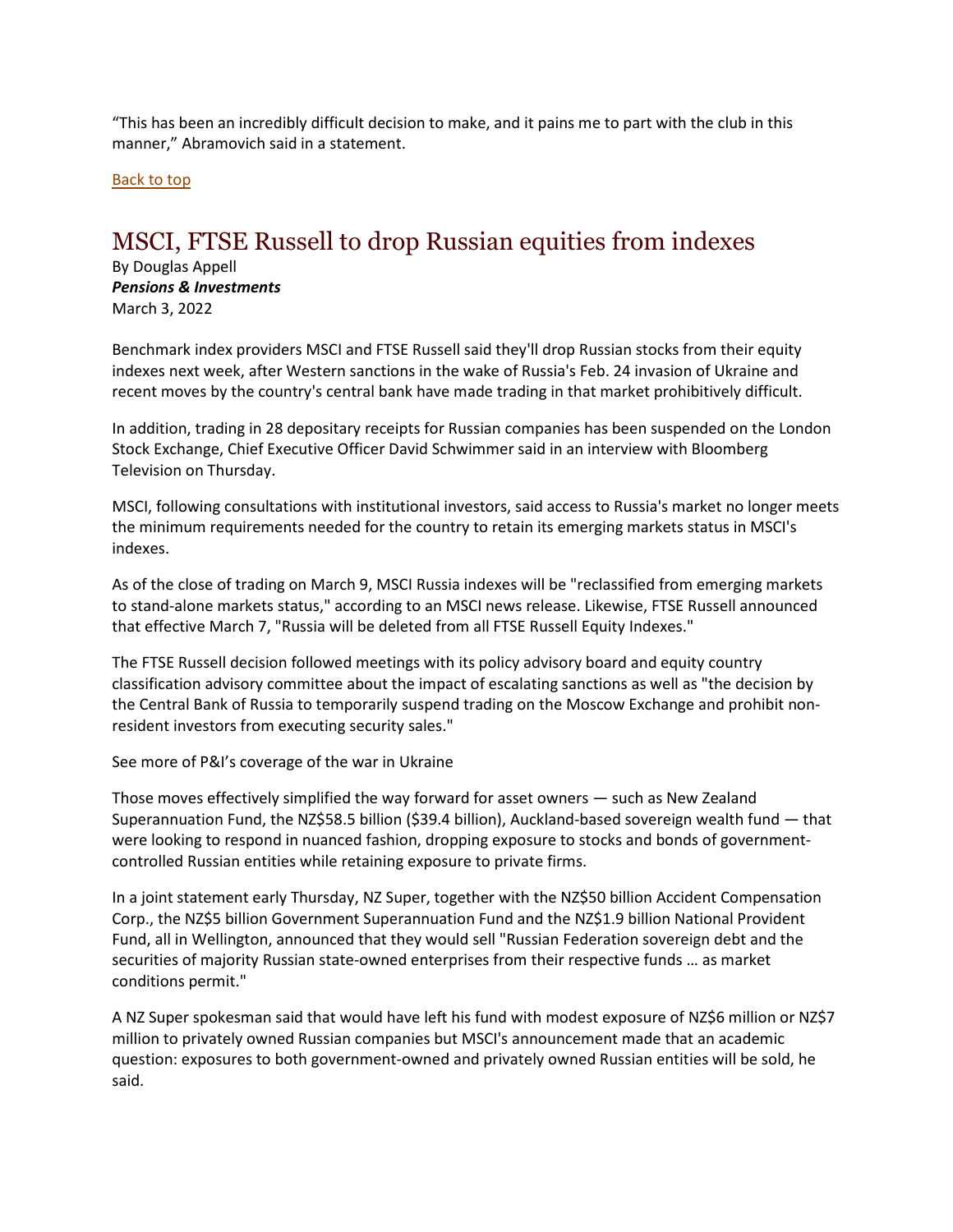Others have been less nuanced.

Future Fund, the Melbourne, Australia-based, A\$203.6 billion (\$147 billion) sovereign wealth fund, meanwhile, announced Feb. 28 that it will be looking for opportunities to sell down its portfolio's A\$200 million in holdings of Russian equities "as market conditions permit."

Likewise, Ian Patrick, chief investment office of Australian Retirement Trust, a A\$230 billion, Brisbanebased super fund, in a news release Thursday said he instructed the fund's investment managers this week "to sell any remaining debt and equity investments" in Russia, Ukraine and Belarus, and not make any new investments in those countries.

Changes in benchmark index weightings could have a bigger impact on Japan's ¥199.3 trillion (\$1.72 trillion) Government Pension Investment Fund, Tokyo, with Russian stock holdings of roughly ¥170 billion, or 36 basis points of GPIF's overseas stock portfolio, and ¥50 billion of Russian bonds, or 11 basis points of its overseas bond portfolio.

GPIF, in a statement, said while it is not permitted to allow political considerations to influence stock selection, it is continuing to monitor the situation and will strive to act in the best interests of members.

A subsequent statement, responding to a query about the latest moves by MSCI and FTSE removing Russian stocks from their indexes, said simply that when changes to indexes are made, GPIF's external managers adjust their portfolios based on those changes.

#### *Bloomberg contributed to this story.*

Back to top

#### <span id="page-7-0"></span>BlackRock suspends passive, active investment in Russian securities

By Christine Williamson *Pensions & Investments* March 3, 2022

BlackRock announced Thursday that it suspended the purchase of all Russian securities in its active and indexed strategies on Feb. 28 because of the Russian invasion of Ukraine.

BlackRock also "proactively advocated with our index providers to remove Russian securities from broad-based indices," said Richard Kushel, senior managing director and head of BlackRock's portfolio management group, and Salim Ramji, senior managing director and global head of iShares and index investments, in a joint statement.

Some of BlackRock's major index providers said they will remove Russian securities from their indexes effective next week, said Messrs. Kushel and Ramji in the statement.

Russian securities currently account for less than 0.01% of BlackRock client assets, mostly in the company's index portfolios, the two officers said.